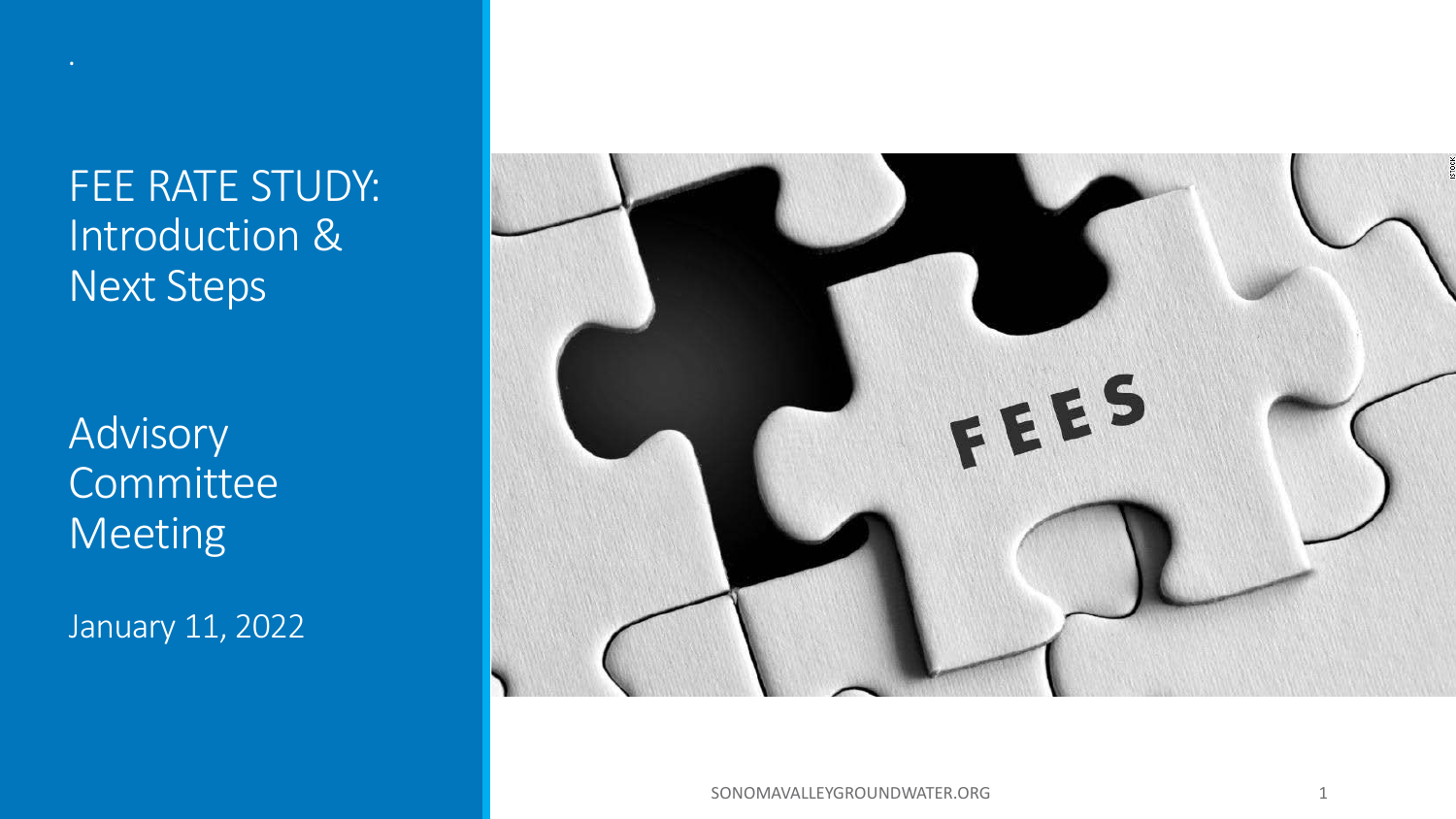# Background

- Current member agency funding expires on June 30, 2022
- Three Sonoma County GSAs are collaborating on engagement of consultant team to conduct rate and fee study update for funding GSP implementation, including GSA operations, beginning July 1, 2022.
- Following competitive solicitation process, the three GSAs selected SCI Consulting Group and Larry Walker Associates.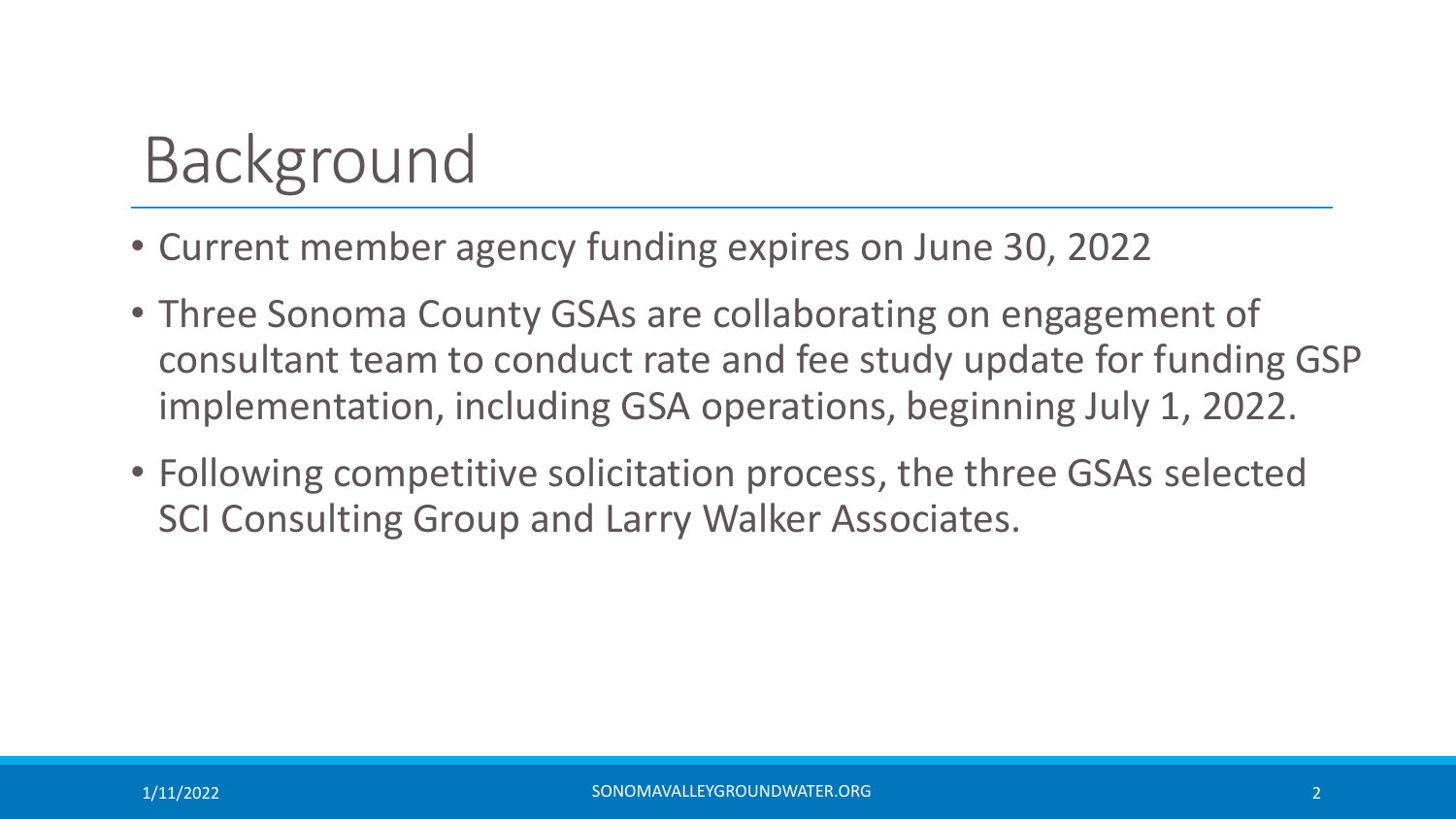## Consultant Team

SCI Consulting Group *Jerry Bradshaw, P.E. – Senior Engineer, Project Manager Arcelia Herrera – Senior Consultant Valerie Flores – Senior Consultant Ryan Aston - Consultant*

> *Specializing in Public Finance, Rate Studies, Public Engagement*





Larry Walker Associates *Rich Pauloo, PhD - Data & Science Wizard*

*Specializing in Water and Water Quality Engineering*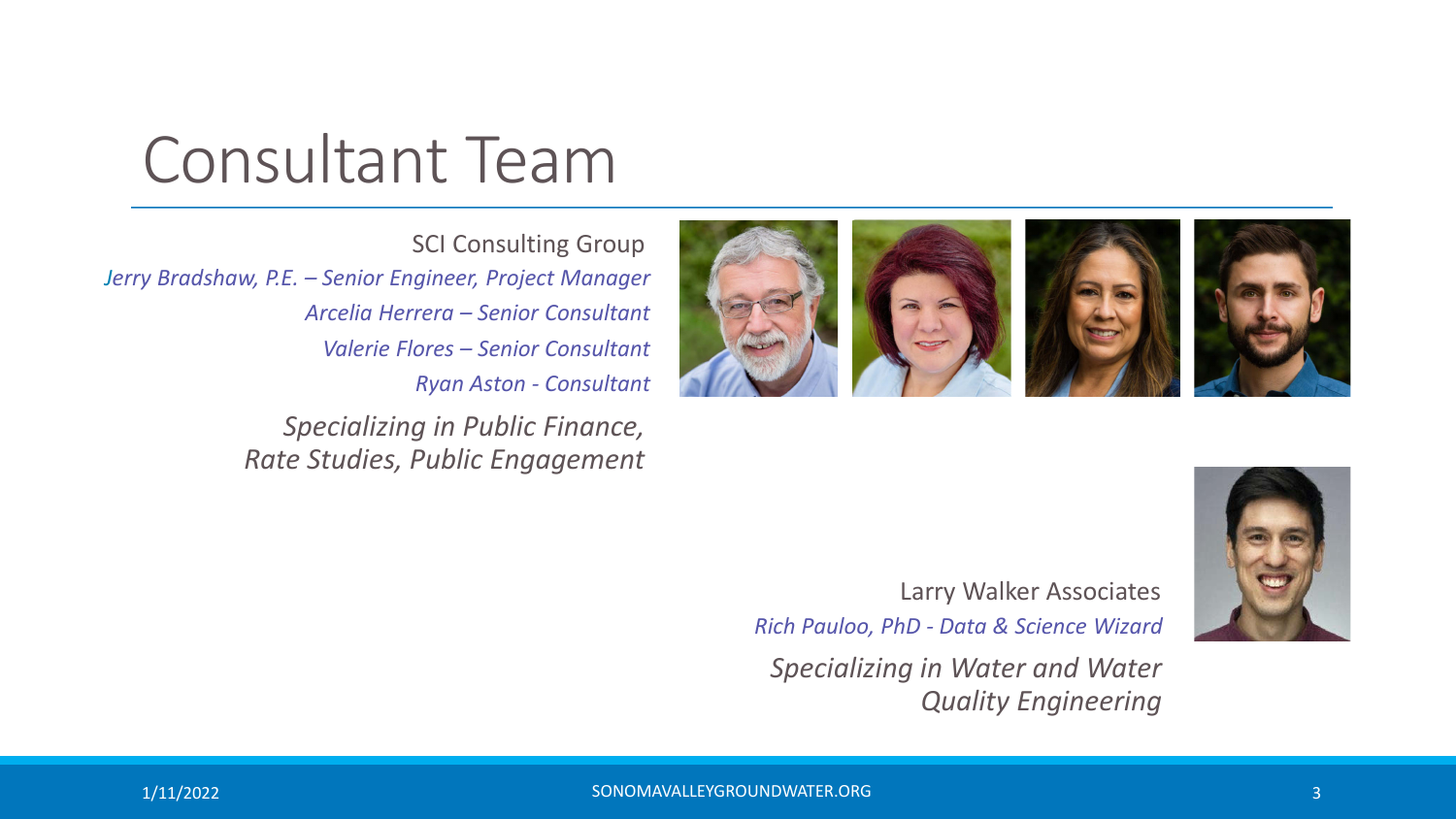# Phasing of Fee Study

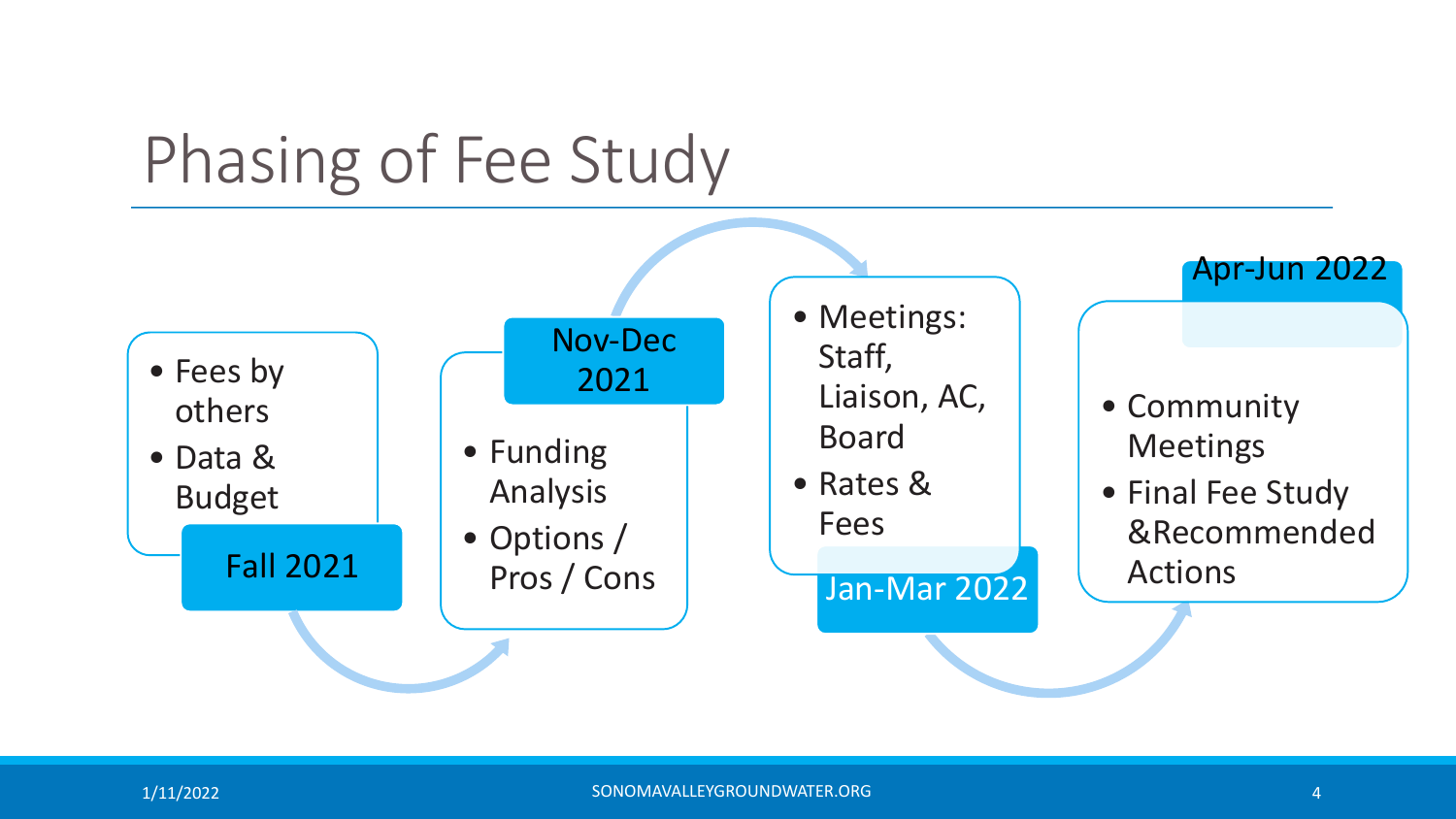# Challenges

### 1 Who Should Pay

• Just well owners?

• All water users?



#### 2 What Should They Pay For

- Local or state management
- Services provided
- Value to the community

3 Rate Levels

- •Operating budgets higher in future years
- Pay back agencies?
- Include capital costs?



- \$\$ / AF (similar to SRP 2019 fee structure)
- •Other options

**Community** Acceptance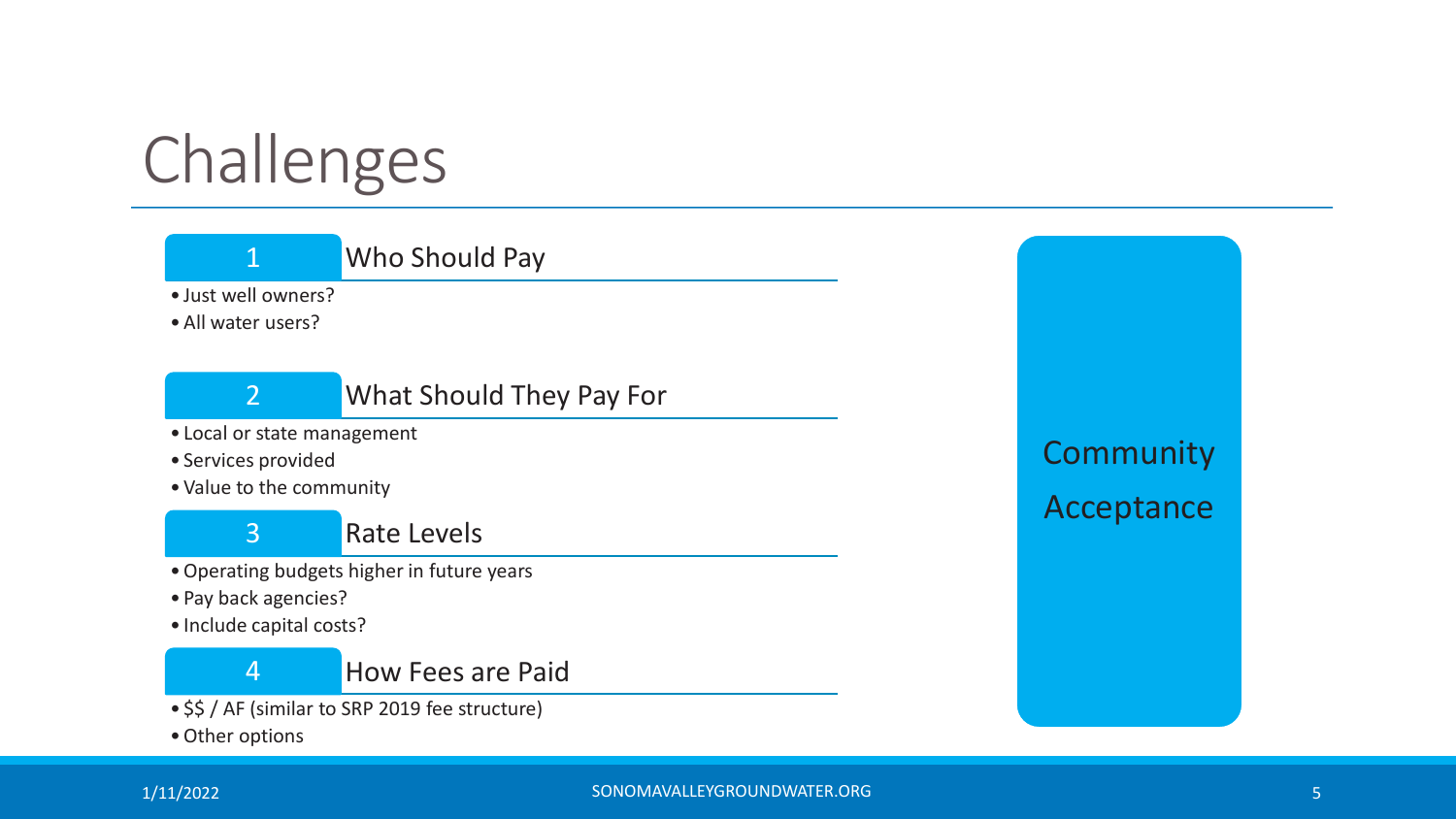## Budgets & Costs

- Implementation and Operations oPreliminary estimate \$1.2M/year
- Projects and Management Actions oGroup 1 by 2025 (non-capital) oGroups 2A & 2B later (estimated to cost \$8.6M)
- Other Considerations oReserve levels? oPay back member agencies? oRely on grants for programs or capital projects?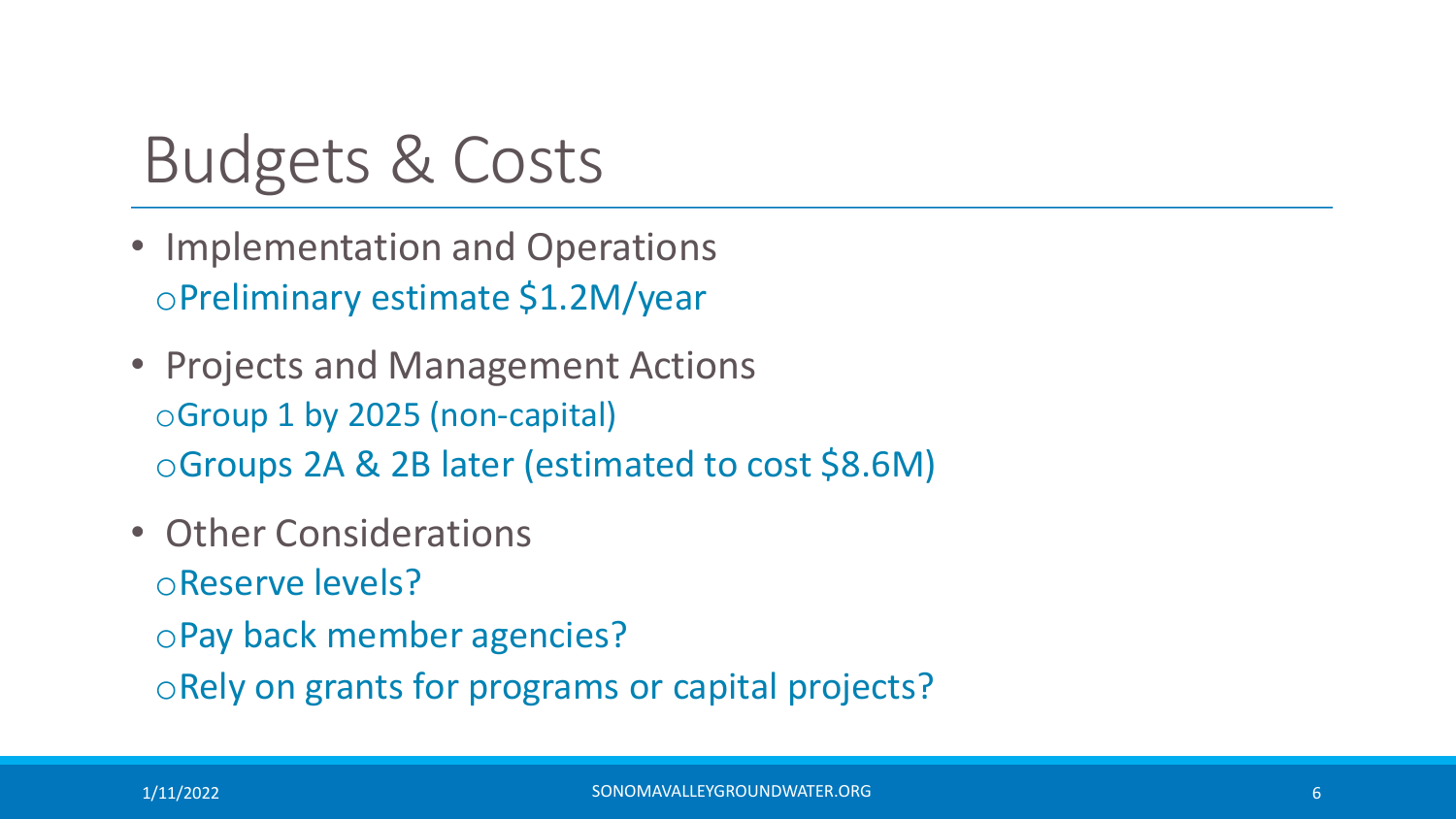# Funding Options

- Fee based on groundwater use oSimilar to the Santa Rosa Plain fee
- Fee based on benefit received from GSP Programs / Projects
- Tax levied on all parcels in the basin oWould require a ballot measure (2/3 majority)
- Other sources oMember agency contributions oGrants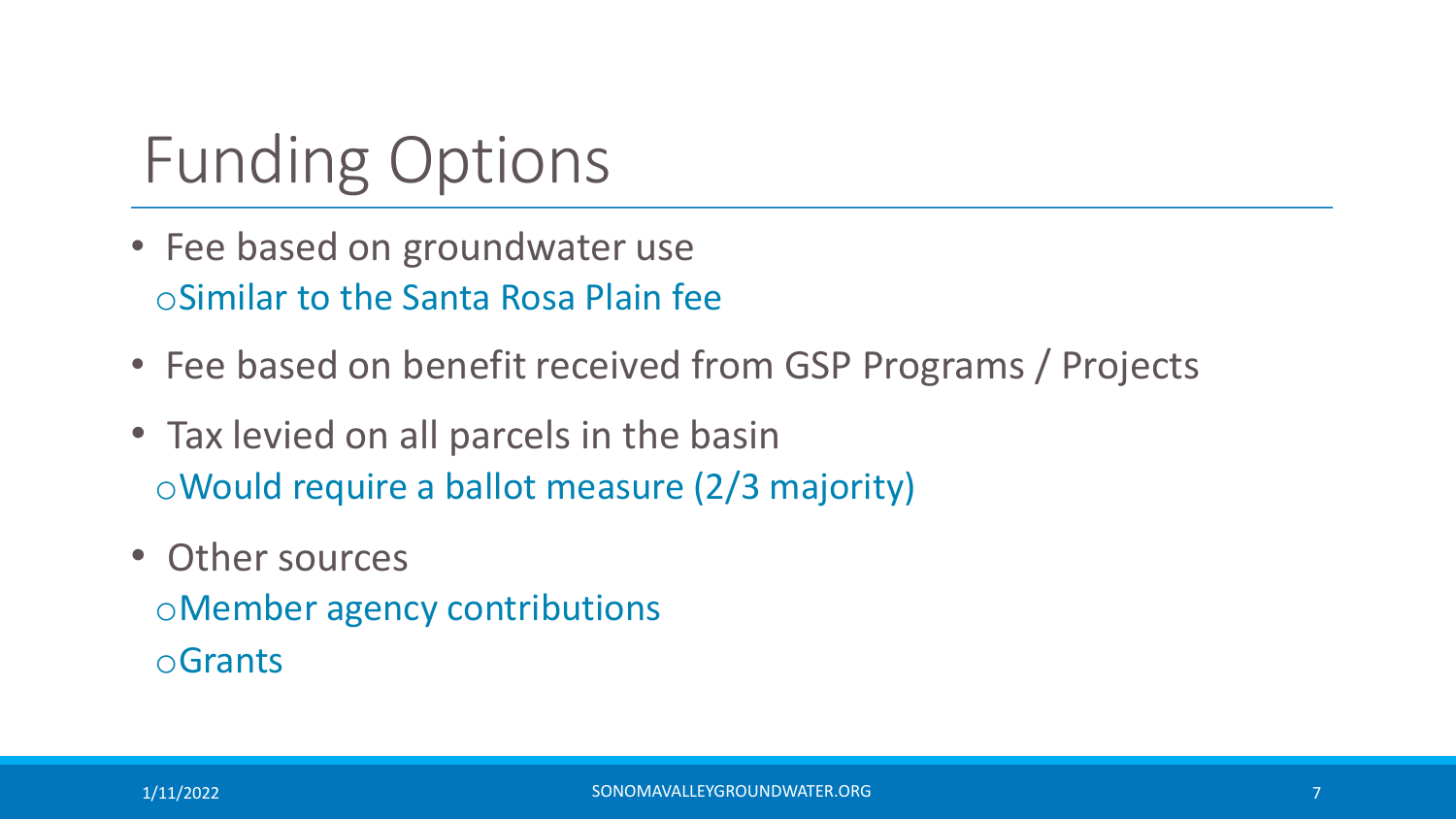# Policy Decisions

• Policy Question

oGroundwater users *(higher fee / Board has authority to impose)* oAll water users *(lower fee / must get voter approval)*

• Practical Considerations

oGroundwater use for many parcels can only be estimated (*not fully metered*) oWorking to develop database *(extension and update of SRP 2019 database)* oWorking to leverage efficiencies by collaborating with Petaluma Valley & Santa Rosa Plain GSAs

- Basic Formula (used by Santa Rosa Plain):
	- Revenue need  $\div$  total acre-feet pumped  $\rightarrow$  \$/AF Rate

oSanta Rosa Plain Rates (2019): \$19.90 per AF || Rural residential is \$9.95